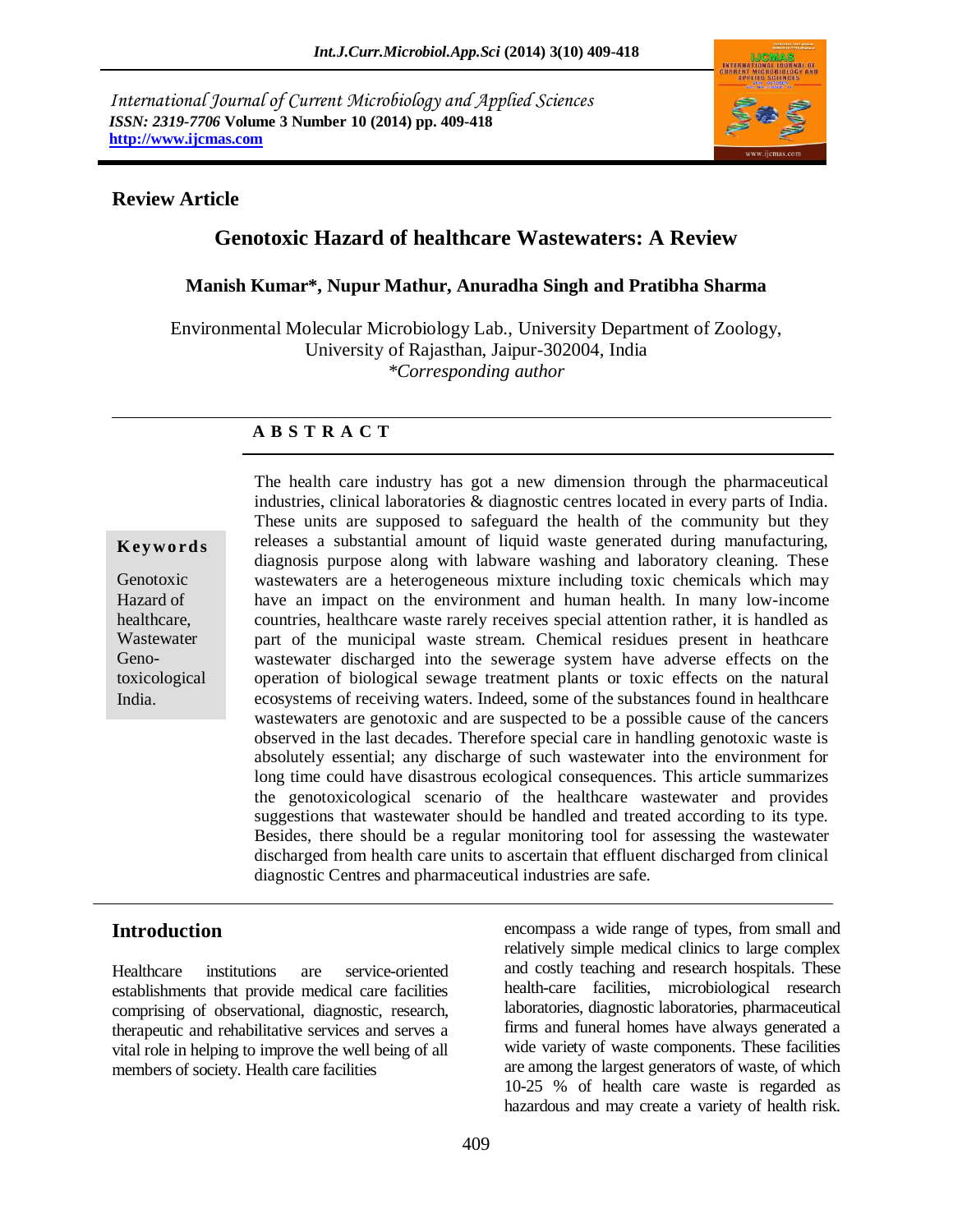The occupational and public health risks associated with the components of the waste stream (these types of waste will be referred to as health-care waste or HCW) have not been completely well assessed.

Despite the attention given to medical waste by the public and all levels of government, the terms hospital waste, medical waste, regulated medical waste and infectious waste remain poorly defined. According to BAN & HCWH, 1999, Healthcare Wastes are defined as "any solid or liquid waste that is generated in the diagnosis, treatment or immunization of human beings or animals, in research laboratories, or in the production or biological testing". India has witnessed accelerated activity in clinical waste disposal but like in many other developing countries disposal of clinical wastes has been handled very casually thus with time it has assumed the crisis management problem. Wastewater is any water that has been adversely affected in quality by anthropogenic influence. It comprises liquid waste discharged by domestic residences, commercial properties, industry, agriculture and health care units such as hospitals, clinical laboratories & diagnosis centres as well as pharmaceutical establishments. Since water is active in carrying soluble matter around; not just nutrients for the plants but also pollutants originating from human activities in households, agricultural, healthcare establishments, industrial activities travel into the landscape and cause biological damage to water dependent entities.

Thus, Wastewater is one of the main issue in the context of the pollution not only devasting to human but also to animals. Polluted water destroys aquatic life and reduces its reproductive ability. Polluted water is unsuitable for drinking, recreation, agriculture, and industry. It diminishes the aesthetic quality of lakes and rivers. If water is badly polluted-- like raw sewage--- it might be obvious from its appearance or odor. It might be colored or turbid (cloudy), or have solids, oil or foam floating on it. It might have a rotten odor, or smell like industrial chemicals. A lot of dead fish floating on the surface of a lake would be a clear sign that something was wrong. But

many harmful-- and beneficial-- materials in water are invisible and odorless. In order to go beyond the obvious, to determine what materials are in the

water, and how much, we need to be able to conduct chemical or microbiological analyses. As one of the crucial and utmost important community services provided, the healthcare sector alone involves the usage of massive amounts of water throughout its operation (Kummerer 2001).

Over the years, scientists and environmentalists have discovered that wastewater produced by hospitals possesses a destructive property of bearing particular chemical and pharmaceutical elements capable of causing environmental impacts and even lethal effects to the global aquatic ecosystems (Sprehe *et al*. 1999). Moreover, with the public's increasing demands on healthcare standards, advancements in medical technology and rapid development in the pharmaceutical sciences, the number and complexity of hospital activities have increased and thus have led to more negative impacts through the increase in wastewater production by hospitals. Pollution is a human problem because it is due to recent development in the planet's history. Water pollution is one of the main environmental problem and pollution from toxic chemicals in water threatens life on this planet. Expanding cities are shortening the lapse between the release of treated wastewater into the environment and the uptake by water drinking facilities. Even though wastewater treatment plants usually exceed current discharge standards, the presence of unregulated pollutants in these effluents is of concern (Petrovic *et al*., 2003). Several investigations have shown some evidence that substances of pharmaceutical origin are often not eliminated during waste water treatment and also not biodegraded in the environment (Ternes, 1998; Daughton and Ternes, 1999; Zwiener *et al.*, 2000). Studies show that some PhACs (pharmaceutical active component) originating from human therapy are not eliminated completely in the municipal STPs and are, thus, discharged as contaminants into the receiving waters (Heberer, 2002). More than 80 compounds, pharmaceuticals and several drug metabolites have been detected up to the g/l-level in municipal sewage and surface waters located downstream from municipal STPs(R). Positive findings of PhACs have also been reported in groundwater contaminated by landfill leachates or manufacturing residues (Heberer 2002). Many of these chemical compounds resist normal wastewater treatment. They end up in surface waters where they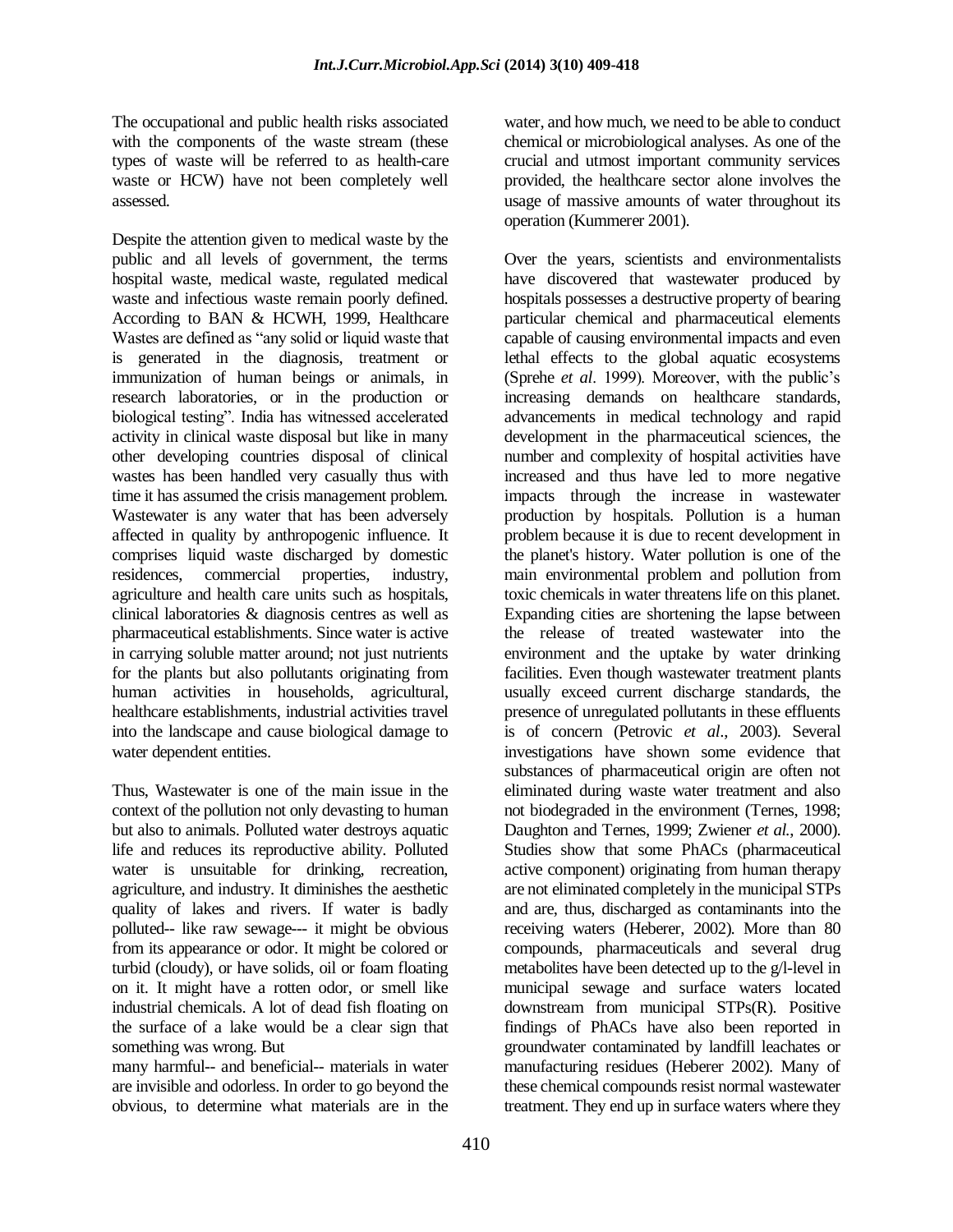can influence the aquatic ecosystem and interfere with the food chain. Therefore in recent years, increasing attention has been paid to the presence of emerging pollutants in wastewaters, surface waters and ground waters (Daughton and Ternes, 1999; Heberer, 2002; Barceló, 2003; Daughton, 2004; Petrovic *et al.*, 2009).

#### **The sources of health care waste :**

Four main sources of disposal of drugs in the environment for use in humans have been identified:

- Excretion by patients in urine or faeces, either in the original active form or in the form of active or inactive metabolite;
- Unintentional or intentional industrial discharges, whether accidental or not, by chemical synthesis or production sites;
- Wastes from unused drugs (UD's) by patients who, instead of returning the latter to a pharmacy, either throw them in their dustbin or down their toilet, or dissolve them in tap water;
- Wastes from university, research or biology laboratories, or even by healthcare institutions (hospitals, clinics) or by outpatient healthcare personnel.

Pathology, microbiology, blood bank and other diagnostic laboratories generate sizable amount of biomedical waste (BMW). The audit of laboratory revealed 8 kgs anatomical waste, 600 kgs microbiology waste, 220 kgs waste sharps, 15 kgs soiled waste, 111 kgs solid waste, 480 litres liquid waste along with 33000 litres per month liquid waste generated from labware washing and laboratory cleaning and 162 litres of chemical waste per month ( Chitnis *et al.*, 2005).

# **Toxicity & hazards of healthcare waste:**

"All things are poison and nothing without poison; only the dose determines that a thing is not poison." (Philippus Theophrastus Aureolus Bombastus von Hohenheim, Paracelsus, 1493–1541). Demographic growth throughout the world and drug consumption which is constantly on the increase result in an ever increasing presence of medicinal substances in the various compartments (air, water, soil) with potential repercussions on the environment and on

health (Defarges *et al.,* 2011). The existence of a possible exposure of biological, chemical and radioactive substances released by hospital effluents conducts to take into account, the eventuality of a radioactive chemical and microbiological risk for the abiotic system and the living species which populate them  $(R)$ . Riviere (1998) distinguishes the hazardous products by their capacity to provoke toxic short-term effects (mortality) or in the longterm (appearance of cancers, reproduction problems, etc.). Hospital operations involve the use of multi chemical and pharmaceutical products that degrade the environmental quality. Over the years, some potent hospital disinfectants have been studied for their potential environmental and biological impacts to the surroundings. Meanwhile, the pharmaceutical products used in clinical situations have become another major problem that contributes negatively to the environment, in which the metabolites and substrates that were passed into the public sewage were in fact capable of causing various mutagenic and genotoxic effects on the aquatic organisms (Chan *et al.*, 2005).

Hazardous medical waste consists primarily of chemicals and discarded cytotoxic drugs which find their way into the environment due to improper usage and indiscriminate disposal. Their presence in the environment have been reported to pose serious environmental health risk due to their toxic, genotoxic and/or carcinogenic effect (Akter *et al*., 1999; Shaner, 1997) and could have potential negative effects on the biological balance of natural environment. The complexity of the problem is furthermore aggravated by the very wide diversity of molecules used, essentially excreted via the faecal or urinary route. There are a large number of sources of dispersal, which are both vague (general population treated at home) and specific (pharmaceutical industry, healthcare institutions) (Daughton, 1999).

# **Persons At Risk:**

All individuals exposed to hazardous health-care waste are potentially at risk, including those within health-care establishments that generate hazardous waste, and those outside these sources who either handle such waste or are exposed to it as a consequence of careless management. The main groups at risk are the medical doctors, nurses,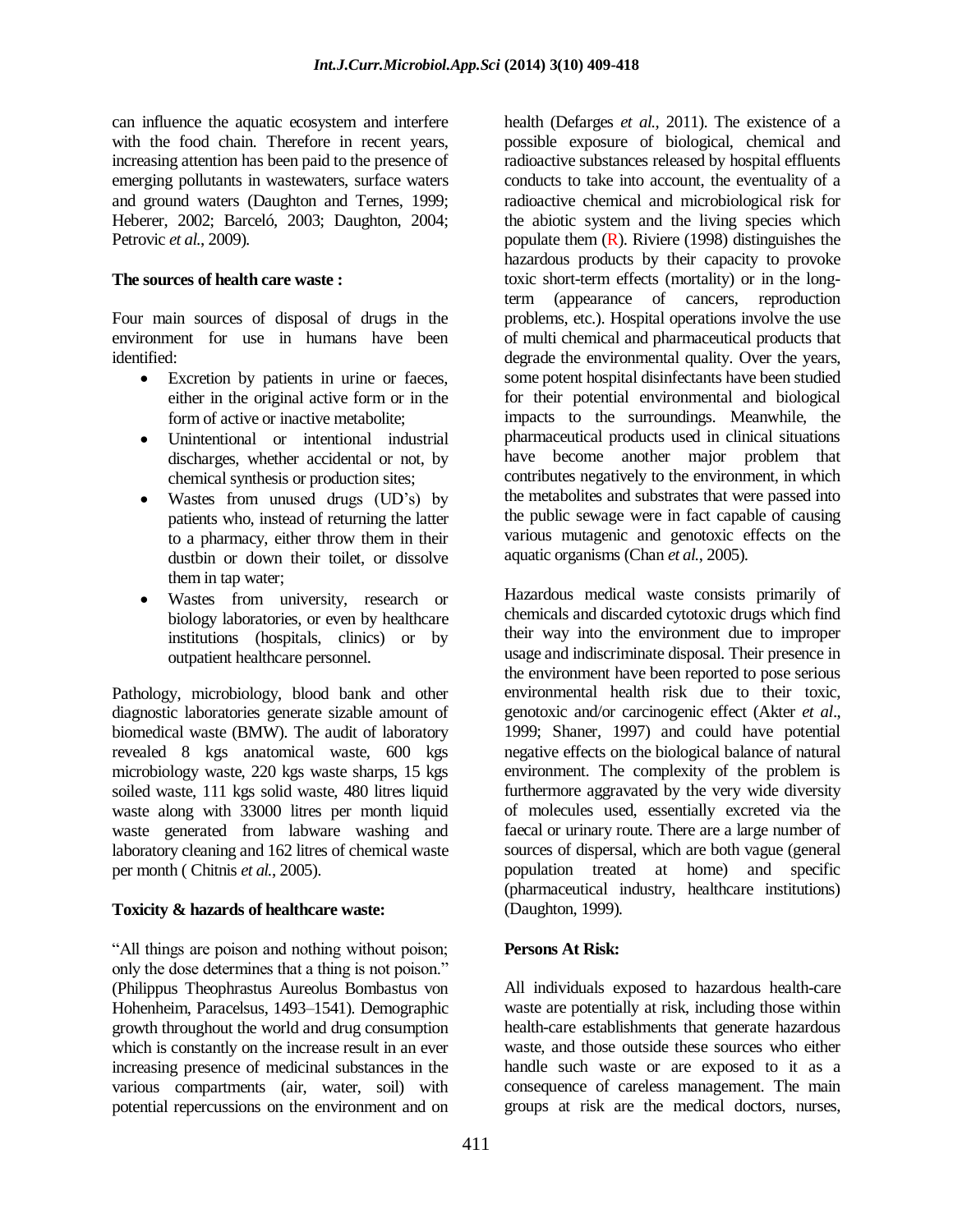health-care auxiliaries, and hospital maintenance personnel; patients in health-care establishments or receiving home care; visitors to health-care establishments; workers in support services allied to health-care establishments, such as laundries, waste handling, and transportation; workers in waste disposal facilities (such as landfills or incinerators), including scavengers. The hazards associated with scattered, small sources of health-care waste should not be overlooked, waste from these sources includes that generated by home-based health care, such as dialysis, and that generated by illicit drug use (usually intravenous)( $\hat{\mathbf{R}}$ ). Clinical laboratories  $\hat{\mathbf{\alpha}}$ pharmaceutical drug producing companies are also small but they are significant contributors.

### **Hazards From Genotoxic Wastes:**

The severity of hazards among healthcare workers responsible for handling or disposal of this type of waste is governed by a combination of substance toxicity itself, and the extent and duration of exposure. Exposure to genotoxic substances in healthcare may also occur during the preparation of or treatment with particular drugs or chemicals. The main pathways of exposure are inhalation of dust or aerosols, absorption through the skin, ingestion of food accidentally contaminated with cytotoxic drugs, chemicals, or wastes, and ingestion as a result of bad practice, such as mouth pipetting. Exposure may also occur through contact with body fluids and secretion of patients undergoing chemotherapy. The cytotoxicity of many anti-neoplastic drugs is cell-cycle-specific, targeted on specific intracellular processes, such as DNA synthesis and mitosis. Other antineoplastics, such as alkylating agents, are not phase-specific, but cytotoxic at any point in the cell cycle. Experimental studies have shown that many anti-neoplastic drugs are carcinogenic and mutagenic; secondary neoplasia is shown to be associated with some forms of chemotherapy (Pruss *et al*., 1999). Special care in handling genotoxic wastes is absolutely essential; any discharge of such wastes into the environment could have disastrous ecological consequences.

### **Genotoxicity Perspective On Healthcare Wastewater:**

Waste water from hospitals is usually referred to as hospital waste and is defined as a special categoryof

waste which comprises of all waste, biological or non-biological that is discarded from hospitals/health care centers and not intended for further use (Oyeleke *et al.*, 2008). There is a remarkable paucity on data concerning the possible impacts of hospital discharges, direct or indirect, to the environment. However different reviews of the literature have reported the fate of some of pharmaceutical compounds as well as their occurrence and effects in the aquatic environment (Richardson and Bowron, 1985; Halling-Sorensen *et al.*, 1998). Few data on the long-term health impacts of genotoxic healthcare wastes are available, partly due to the difficulty in assessing human exposure to this type of compound. A study found a significant correlation between foetal loss and occupational exposure to anti-neoplastic drugs during the first three months of pregnancy (Selavan, 1985). It has been reported that potential health hazards are associated with the handling of antineoplastic drugs, manifested by increased urinary levels of mutagenic compounds in exposed workers and an increased risk of abortion (Kennedy,1988, Stucker, 1990). Further a study has demonstrated that exposure of personnel who clean urinals exceeded that of nurses and pharmacists (Pyy, 1988). These individuals were less aware of the danger, and took fewer precautions. Hospitals represent an incontestable release source of many chemicals compounds in their wastewaters, and which may have an impact on the environment and human health. Indeed, some of the substances found in wastewaters are genotoxic and are suspected to be a possible cause of the cancers observed in the last decades. ( Jolibios *et al.,* 2006, Gupta *et al*.,2009).

Pollutants of concern present in hospital wastewater belong to different groups, such as antibiotics, X-ray contrast agents, heavy metals, disinfectants, detergents, solvents, pharmaceuticals, and some radionuclide (Dana *et al.*, 2005). Hospital waste consists of both organic and inorganic substances including pathogenic microorganisms. The amount of waste water discharged from hospital varies from hospital to hospital but it has been estimated about 400 to 120 liters/bed/day (Tsakona *et al*.,2006) reported an estimate on per capita production of waste water in hospital to be 1000 liters/person/day. The important consumption of water in hospitals further gives significant volumes of wastewater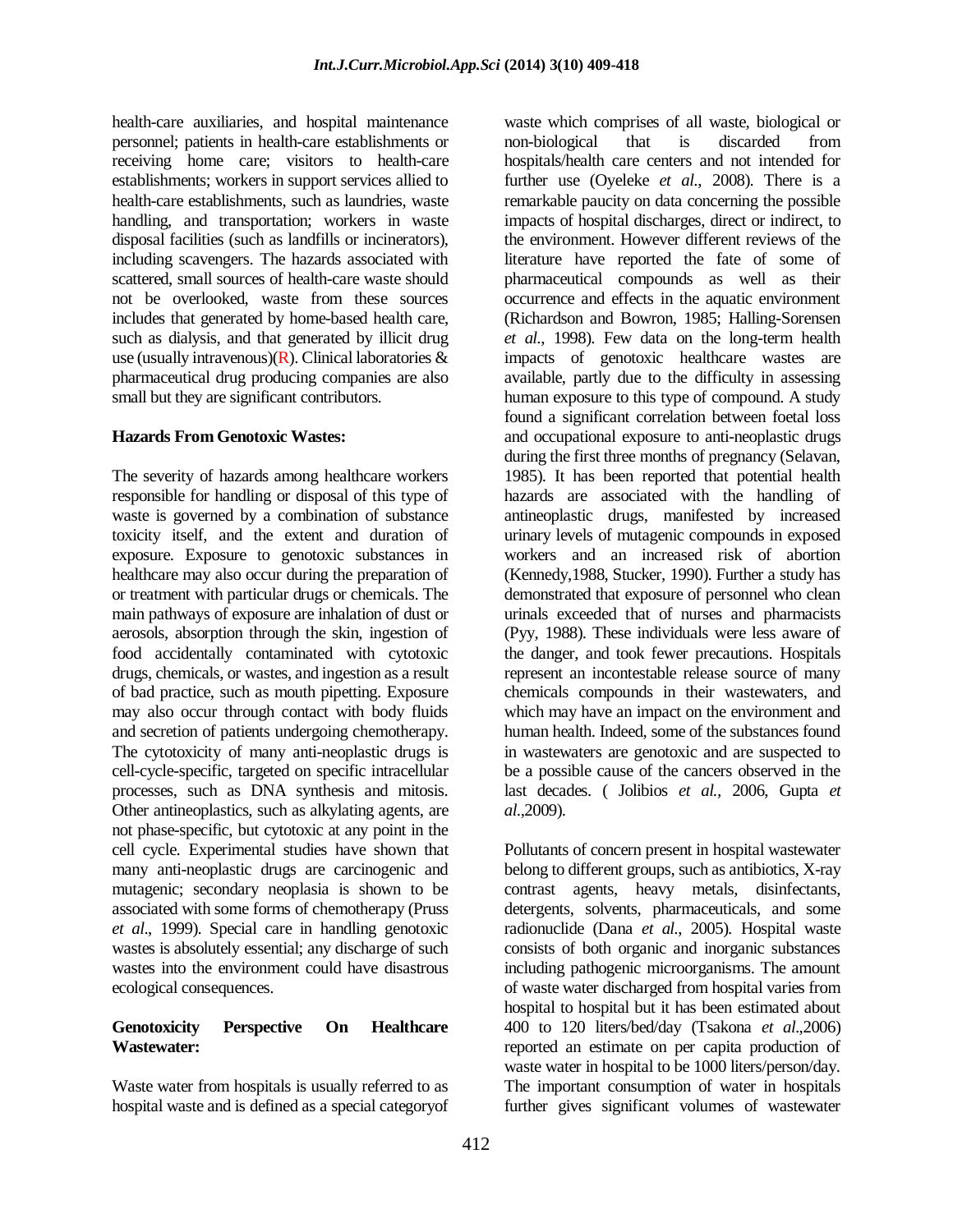loaded with microorganisms, heavy metals, toxic chemicals and radioactive elements, the majority of which are toxic $(R)$ .

Thus it was demonstrated that due to the laboratory activities and the in-patients' excretions of medical metabolites into the wastewater, hospitals are identified to be one of the major release sources and contributors of pharmaceutical chemicals in the aquatic environment (Kummerer 2001). Thus ecological and toxicological problems due to the discharge of wastewaters from these units in sewage system will become one of the most important water pollution problems in near future. Moreover, all individuals exposed to hazardous health-care waste are potentially at risk, including those within healthcare establishments that generate hazardous waste, and those outside these sources who either handle such waste or are exposed to it as a consequence of careless management. (Gupta, *et al.*, 2009). In healthcare units chemicals such as xylene, phenol, methylene blue, hydrochloric acid, chlorine and carbol fuchsin are used for the staining, preservation of slides, for the sterilization and cleaning of equipment and surroundings are potentially harmful to the laboratory technician and the environment (Akter *et al.*, 1998) some of which are probable carcinogens, besides that a huge amount of disinfectants being used which has genotoxic potential (Susan & Richardson, 2007). The Allium cepa test was used to evaluate the genotoxicity of a hospital effluent in Santa Maria, Rio Grande do Sul State, Brazil. Chromosomal disruptions, anaphasic bridges, and micronuclei during telophase were observed, indicating environmental toxicity risk (Bagatini *et al*., 2009). Genotoxicity was also studied with *Saccharomyces cerevisiae* D7 assay and with the induction of chromosomal aberrations in *Allium cepa* test (Paz *et al.*, 2006). An evaluation of the genotoxic potential of different wastewaters collected in the Rouen area was performed with the SOS chromotest (on *Escherichia coli* PQ37) and the Salmonella fluctuation test on *Salmonella typhimurium* strains TA98, TA100 and TA102 with or without metabolic activation ( Jolibios *et al.*, 2005). The mutagenic and carcinogenic antineoplastic agent cyclophosphamide (CP) is released into sewage water by cancer patient excretion (Steger-Hartmann *et al*., 1997). Experimental studies have shown that many antineoplastic drugs are carcinogenic and mutagenic; secondary neoplasia is shown to be associated with

some forms of chemotherapy ( Benhamou S, 1986). Some countries especially developing countries are however yet to put down legislature as to reducing the environmental impact of hospital wastewaters. Many health care center/hospitals lack effluent treatment plants, and thus the untreated waste are either deposited on the ground or discharged into nearby natural bodies which may pose serious health problems to communities (Chukwura & Okpokwasili, 1997; Odiete, 1999). In this regard, concerns in areas such as how pollutants from the hospitals contribute negative and drastic impacts to the environment and the oceanic ecosystems remain an urgent matter to be dealt with in order to avoid possible overwhelming environmental problems in the future (Perrodin 1988)

### **Clinical Diagnostic Centre Wastewater**:

The health care industry has got a new dimension through the clinical laboratories & diagnostic centres located in every parts of India in order to provide enough health care services to the people. These units are supposed to safeguard the health of the community but pathology, microbiology, blood bank and other diagnostic laboratories generate sizable amount of biomedical waste (Chitnis et al., 2005) which may have an impact on the environment and human health.

Diagnostic centres and clinical laboratories are present in large number not only in metro or major cities but also in remote cities and villages. Although they are producing small amounts of waste but since they are present in large numbers, their actual contribution to total waste may be considerable. Besides, water pollution is all about quantities: how much of a polluting substance is released and how big a volume of water it is released into. A small quantity of a toxic chemical may have little impact if it is spilled for short time. But the same amount of the same chemical can have a much bigger impact if pumped out for long time. Thus, these units releases a substantial amount of liquid waste generated during diagnosis purpose along with labware washing and laboratory cleaning. This wastewater is a heterogeneous mixture which includes toxic chemicals but there is no single diagnostic centre which treat this wastewater prior to discharge.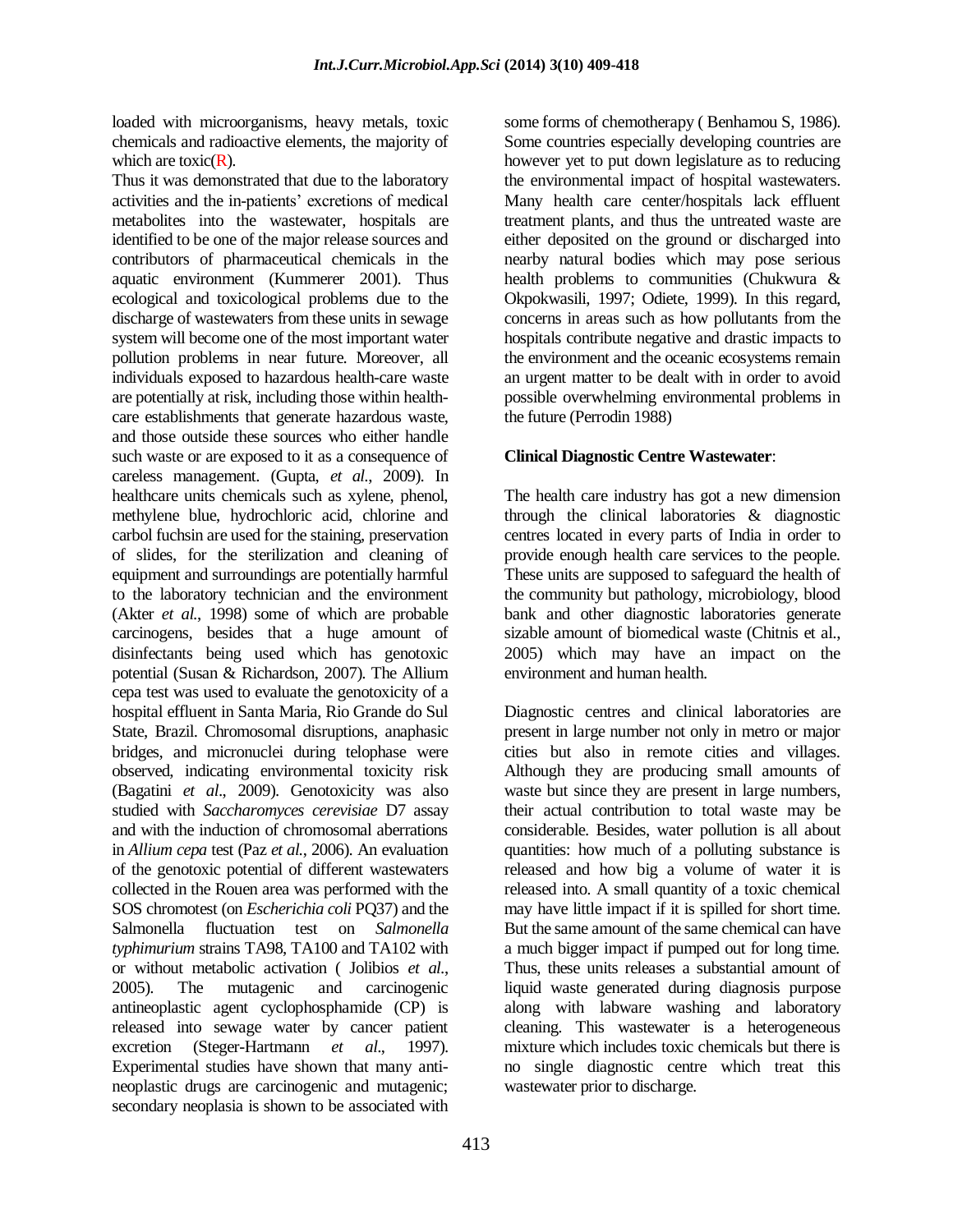As a result, investigations and environmental assessments must be performed to determine the toxic chemicals and their potential harmful effects to the environment, either alone or with interactions upon other chemical integrations, have become an indispensable part in controlling the toxicity of hospital wastewater in nowadays' context (Jolibois *et al*., 2002) so for clinical laboratories. The findings of the hospital wastewater research (R) have thrown light towards the importance of monitoring and regulation of future negative impacts that may arise from clinical diagnostic centres and laboratories wastewater. Similar to hospital effluents, wastewaters discharged from clinical laboratories & diagnostic centres also contain a variety of toxic or persistent substances such as pharmaceuticals, antibiotics, radionuclides, solvents, reagents and disinfectants for clinical purposes in a wide range of concentrations due to laboratory and research activities. Most of these compounds belong to the so called emerging contaminants; quite often unregulated pollutants which may be candidates for future regulation depending on research on their potential health effects and monitoring of their occurrence (Verlicchi *et al.*, 2010).

Since the chemicals to which people are exposed, either intentionally, in the course of their daily life, or inadvertently are tested for their potential to produce cancer and genetic damage (mutations). Therefore, study on clinical laboratories & diagnostic centre effluents is thus relevant due to the toxicity of healthcare wastes and associated mutagenicity as well as review of available information on hospital wastewater, as relates to their nature and impacts. In fact, to conserve the entire global environmental integrity as well as to help maintaining a sustainable development for the future generations, the focus on the possible environmental impacts of healthcare wastewaters and the feasible mitigation measures has become an area not to be neglected in the contemporary context of environmental conservation and management.

### **Genotoxicity Evaluation of Healthcare Wastewater:**

Live organisms are frequently exposed to environmental agents that induce mutations. Therefore detection of these products are important (Costa and Menk 2000; Silva *et al.,* 2003; Paz *et al.,*

2006). Specifically genotoxins in water are of interest because epidemiologic investigations have shown a link between genotoxic drinking water intake and a rise in cancers (Koivusalo *et al.*, 1994, 1995, 1997). The impacts caused by toxic agents on the genetic material, often are not capable of being observed and measured directly. Information obtained through biomonitors permits estimating and comparing these impacts (Bagatini *et al.*, 2009). Therefore, genotoxic chemical emissions from anthropogenic activities into environmental compartments require genotoxicity assays for the assessment of the potential impact of these sources on the ecosystems and on human health (Rank 2003). Since large quantities of chemicals and products are used in healthcare centres, such pollution due to healthcare wastewater may occur on a significant scale. Assessment of genotoxicity of effluent discharged from healthcare centres is therefore of utmost importance. Although more than a hundred "test systems" for investigating genotoxicity have been described in the literature or used in practice, ranging through the biological phyla from bacteriophage to mammals, less than 20 are in regular use and some of these are only available in specialized laboratories. The most widely-accepted systems are summarized below.

# **Plant assay:**

Because of the tremendous advances made in the use of microbial and mammalian cell procedures in genetic toxicology, plant material is less often used for studying mutagenic chemicals than previously. However, the use of plants such as the bean (*Vicia faba*), onion (*Allium cepa*), spiderwort (*Tradescantia paludosa*), maize (*Zea mays*), barley (*Hordeum vulgare*), and soybean (*Glycine max*) may have significant advantages over other systems and their value in screening chemicals for mutagenic activity has still to be fully explored. Investigation of genetic changes at both the gene and chromosomal level can be conducted in plants without the complicated laboratory facilities required for other types of assay and this may be a great advantage under certain circumstances.

#### **(a)** *Allium cepa* **Test:**

*Allium cepa* test is one of the most used plant species in toxicity and genotoxicity tests,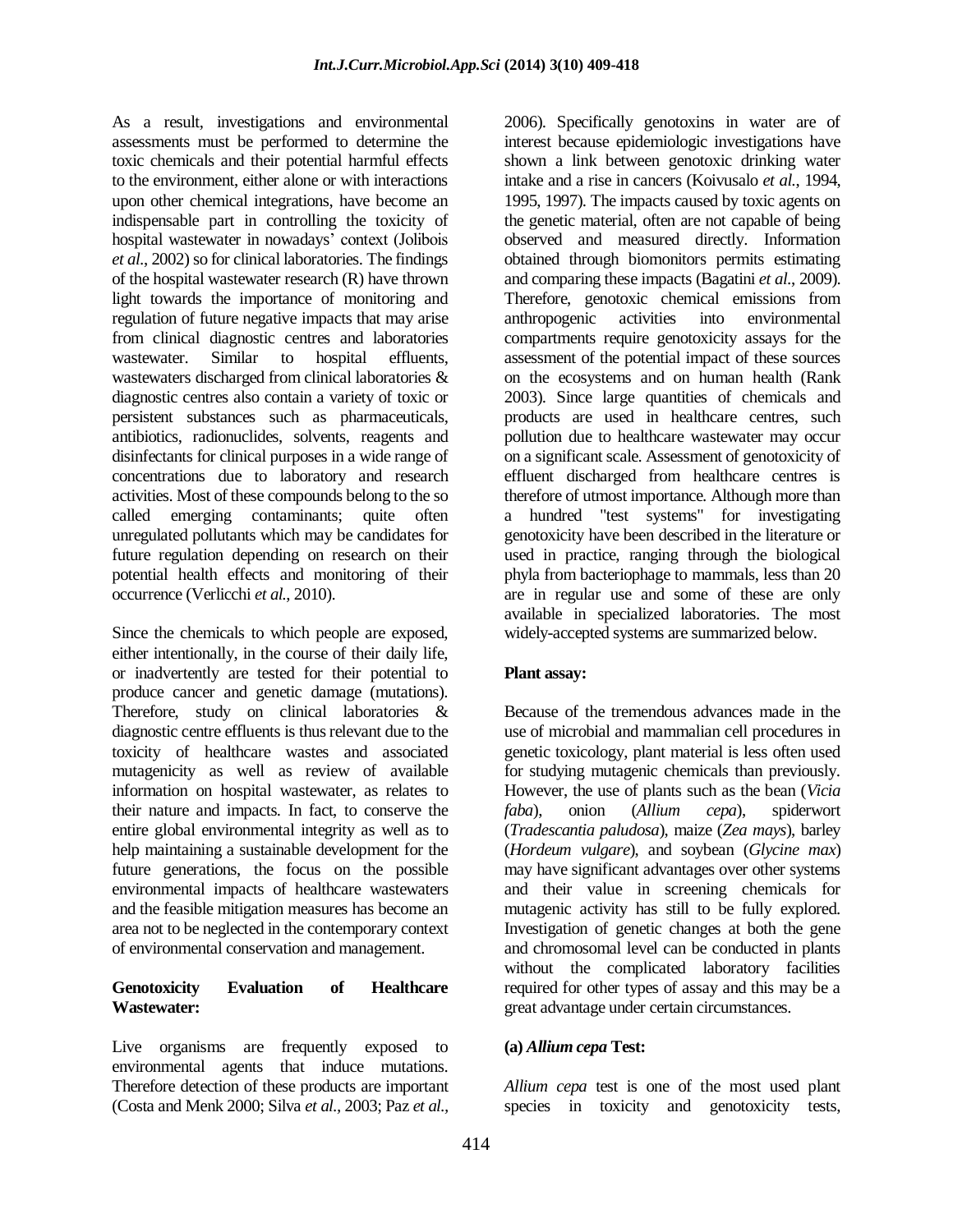particularly when monitoring effluents. Although a number of species of *Allium* have been used for genetic studies, the common onion, *Allium cepa*, has proved to be the species of choice for root-tip chromosome studies (Grant, 1982).

#### **(b)** *Tradescantia paludosa*

Compared to *Allium*, only a few chemicals have been tested for mitotic chromosomal aberrations in *Tradescantia,* but it has the advantage that both meiotic and mitotic chromosomal damage and gene mutations can be tested in the same species. Dividing cells in the root tip of *Tradescantia* contain 12 large metacentric chromosomes. A large number of roots can be obtained from cuttings from mature plants in about a week. These rooted cuttings can then be used for chromosome studies in much the same way as those of *Allium* (Ahmed & Grant, 1972).

Besides a number of animals and fish have also been used for genotoxicity evaluation of a number of environmental samples like surface water (Glos *et al*. 2000: Reifferscheid, G. *et al.,* 2000*:*  Schnurstein *et al*. 2001: Scalon, MCS. *et al*., 2010) industrial effluents (Sumathi *et al.,* 2001: Gauthier, 2003).

# **Microbial Assay:**

One of the cornerstones of modern toxicological investigations is the concept of the three R's reduce, refine, and replace, put forward by Russell (2005). The intention is to reduce the numbers of animals used in toxicological experiment, to refine the methods by which they are used, and to replace the use of animals as appropriate alternative methods become available. Therefore microbial assays are promising system designed to evaluate the genotoxicity of environmental substances.

Assays that involve the use of bacteria for detecting mutagenic chemicals are the most extensively used and, in general, the most thoroughly validated.Unlike higher organisms, in which the DNA is organized into complex chromosomal structures, bacteria contain a single circular molecule of DNA that is readily accessible to chemicals that can penetrate the cell wall. Bacterial tests also have the advantage that a population of many millions of cells with a relatively short

generation time can be tested in a single assay (WHO-IPCS, 1985). These bioassays are generally performed using cultured organisms & measure the toxic responses after exposure under controlled conditions in the laboratory. Results from these genetic bioassays are relevant to human health because the toxicological target is DNA, which exists in all cellular life forms. Thus, it can be extrapolated that compounds shown to be reactive with DNA in one species have the potential to produce similar effects in other species (Mathur *et al.*, 2007). Some of the most commonly used short term microbial bioassays are:-

# **AMES Test:**

This test is based on a strain of *Salmonella typhimurium* that cannot synthesize histidine. It lacks the enzymes to repair DNA so that mutations show up readily, and has leaky cell walls that permit the ready entrance of chemicals. Many potential carcinogens are mutagenic agents only after being acted on by mammalian liver enzymes, so an extract of these enzymes is added to the test medium. In the control setup, bacteria are plated on a histidine-free medium containing liver enzymes but lacking the test agent. The experimental plate is prepared the same way except that it contains the test agent. After incubation, plates are observed for colonies. Any colonies developing on the plates are due to a backmutation in a cell, which has reverted it to a his  $(+)$ strain. The degree of mutagenicity of the chemical agent would be calculated by comparing the number of colonies growing on the control plate with the number on the test plate (Ames *et al*., 1975)

# **SOS Chromotest**:

The SOS Chromotest is a simple bacterial colorimetric assay for genotoxicity. It is based on the measure of the induction of sfiA, a gene controlled by the general repressor of the SOS system in E. coli. Expression of sfiA is monitored by means of a gene fusion with lacZ, the structural gene for beta-galactosidase. The SOS chromotest is one of the most rapid and simple short-term test for genotoxins and is easily adaptable to various conditions, so that it could be used as an early- perhaps the earliest--test in a battery (Quillardet, Hofnung, 2003). This test is used to evaluate the genotoxicity of many environmental substances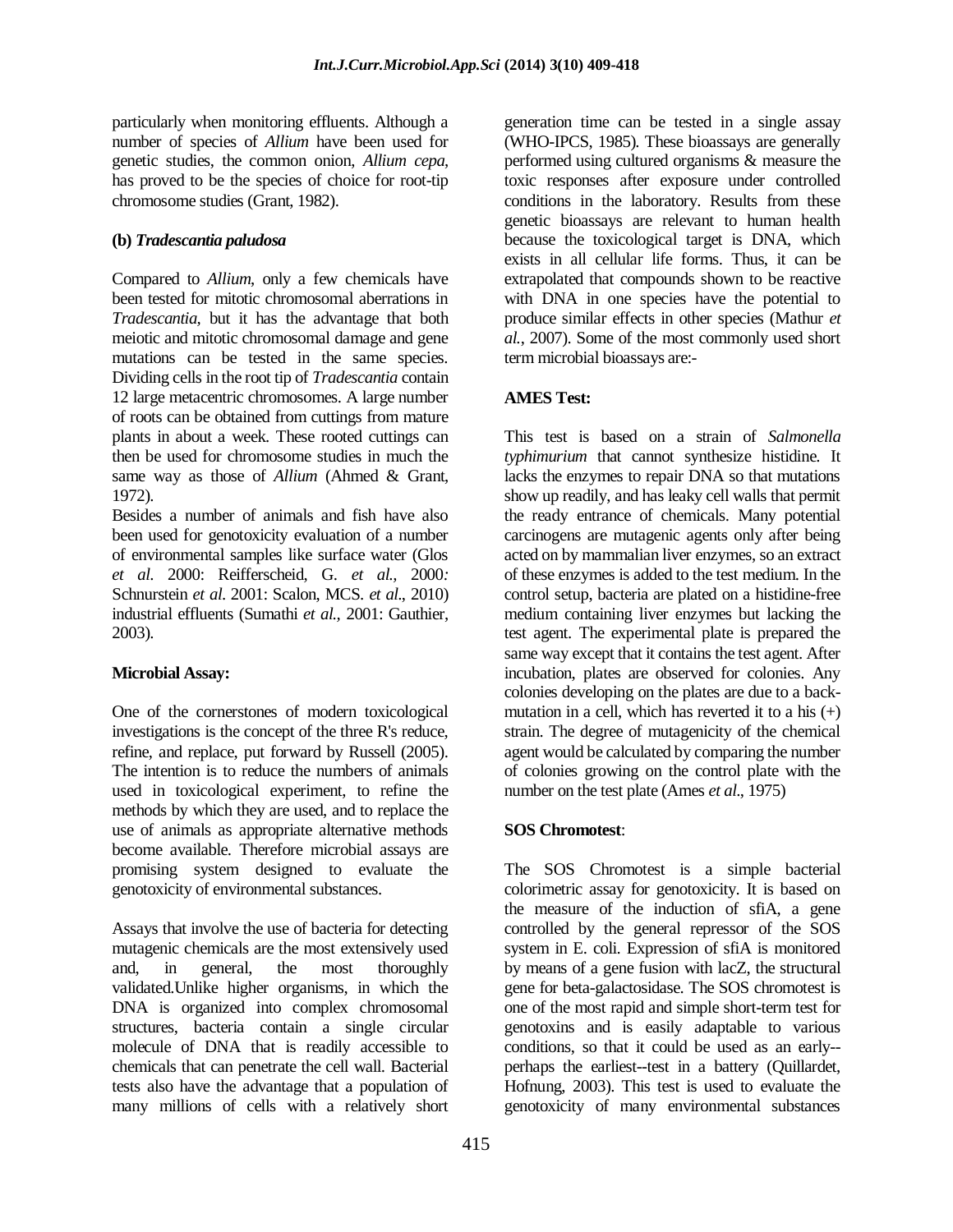such as industrial effluent (Legault *et al.*, 1998), domestic effluent and healthcare waste effluent (Jolibois *et al*., 2003: 2005). Waste water studies using the SOS chromotest were performed in Canada (Legault *et al*., 1996: White *et al.,*1996a: White *et al.,* 1996b, White and Rasmussen 1998, White *et al*., 1998b: White *et al*., 1998a), Austria (Helma *et al*., 1996), Finland (Suominen *et al*., 1998), and Germany (Janz *et al.,* 1990).

Sorption of genotoxins to effluent suspended particulate or detection of genotoxic substances in bivalve molluscs has also been studied (White *et al*., 1996b: White *et al*., 1997).

# *E. coli* **WP2:**

The *Escherichia coli* WP2 test have been adopted in one EC test guideline (67/548/EEC, B.13/14). The principle of the test is that an *E. coli* strain deficient to synthesise tryptophane reverts to its "wild" type and recovers its ability to grow on tryptophane free agar plates under the influence of mutagens. Compared with others this test has not achieved any considerable importance. Therefore only few data with waste water are documented (Fracasso *et al*., 1992: Codina *et al.,* 1994)

# **Yeast:**

The budding and fission yeasts *Saccharomyces cerevisiae* and *Schizosaccharomyces pombe*, respectively, are among the most extensively studied of the eukaryotes and provide convenient tools for use in genetic toxicology studies of environmental chemicals. The internal structure of the yeast cells shows strong similarities to that of the cells of higher organisms, in that they possess a differentiated nucleus containing a nucleolus. The accurate functioning of cell division depends on the synthesis of a spindle apparatus; however, unlike mammalian cells, yeasts and other fungi maintain their nuclear membrane during cell division. Yeast and fungi occupy a position between bacteria and animal cells in terms of genetic complexity. The structure of fungal DNA and its organisation into chromosomes is similar in many ways to that of mammals. Both haploid and diploid forms can be used in genetic assays. Tests using yeasts, such as *Saccharomyces cerevisiae*, are available for detecting both forward and reverse mutations and a

variety of other genetic changes. Certain strains of yeast can be used to detect chemicals that induce aneuploidy (i.e., unequal distribution of chromosomes during cell division) and there is some evidence that non-genotoxic carcinogens can be identified using these strains. The primary advantages of yeasts in genotoxicity studies are eukaryotic chromosome organization, variety of genetic end-points can be assayed, cost-effective assays requiring limited technical and laboratory facilities using a "robust" organism (WHO-IPCS, 1985).

As a conclusion assessment of efficacy and safety, the environmental impact and its health repercussions must be taken into account in the future by public decision-makers; it is therefore important for this purpose to provide them scientific enlightenment. Based on the aforementioned paradigm and findings, it is thus important for biologists, chemists, pharmacologists and environmentalists to collaborate and closely monitor the state of healthcare wastewater discharge in order to foster a more "environmentally-friendly" system which would minimize its disturbances on the equilibrium of the ecosystem.

Poor healthcare waste management is widespread in low income countries many people come into direct contact with the waste and are thereby exposed to health risks. Important contributory factors include a lack of awareness of the potential health risks, a consequent lack of motivation to improve the situation and inadequate resources with which to improve practices. Toxicity of wastewater discharged from pharmaceutical manufacturing industries, clinical laboratories and diagnostic centres and their potential genotoxicity probably carcinogenicity which leads to hazardous working conditions for on-site personnel. There has been little quantitative research into the actual impacts (as opposed to perceived impacts) of the risks posed by poor healthcare waste management. Therefore from the environmental toxicology point of view further qualitative/quantitative studies and experimental investigations on healthcare wastewater are required which would be meaningful and it would make us attainable to determine the effects caused on plant and wildlife that exist around the area of discharge of the effluent. Before humans can be exposed to chemicals or other materials, for instance, present in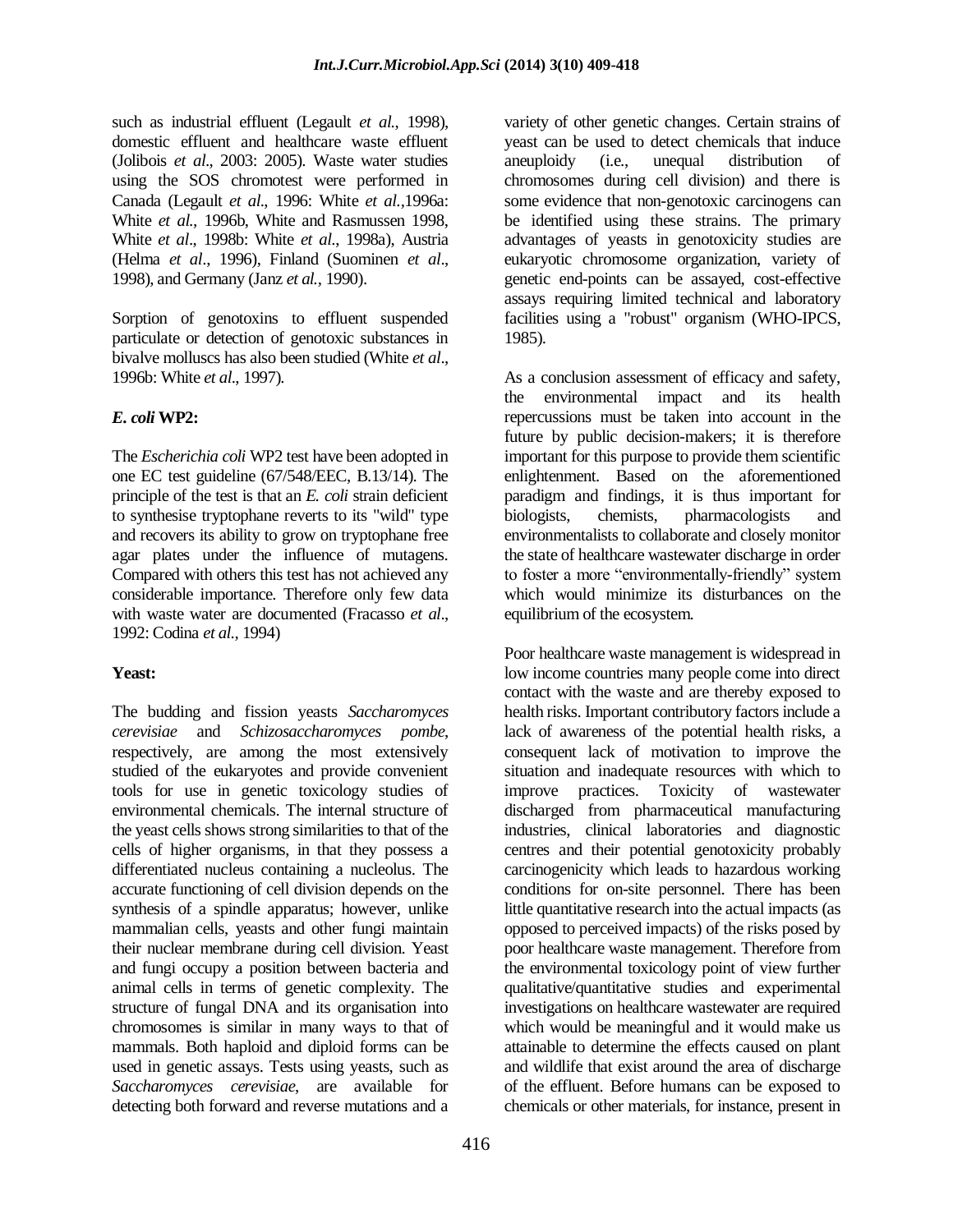healthcare wastewater, it must be confirmed that this exposure will not endanger human health. This is particularly important in the case of chronic exposures. In this regard, the carcinogenic potential of such material is of great concern since chemical carcinogenesis is often the result of chronic exposure to minimal concentrations.

#### **Acknowledgment**

The authors are greatful to Head, Department of Zoology and CAS, Department of Zoology for providing basic infrastructure. We are also thankful to CSIR-UGC for providing financial assistance.

#### **References**

- Ahmed, M., Grant, W.F., 1972. Cytological effect of the pesticides Phosdrin and Bladex on *Tradescantia* and *Vicia faba*. Can. J. Genet. Cytol., 14: 157-165.
- Akter, N., Kazi, N.N., Chowdhury, A.M.R., 1999. Environmental investigation of medical waste management system in Bangladesh with reference to Dhaka City. DRAC Research and Evaluation Division, Dhaka. 225.
- Appleton, J., Ali, M., 2000. Healthcare or Health Risks? Risks from Healthcare Waste to the Poor. 3-4.
- Bagatini, M.D., Vasconcelos, T.G., Laughinghouse, I.V., Martins, A.F., Tedesco, S.B., 2009. Biomonitoring Hospital Effluents by the *Allium cepa* L.Test. Bull Environ Contam Toxicol. 82, 590–592
- BAN (Basal Action Network), HCWH, April, 1999. Clinical Waste in Developing Countries: An analysis with a case study of India, and A critique of the Basel - TWG guidelines.
- Bassey, B.E., Benka-Coker, M.O., Aluyi, H.S., 2006. Characterization and management of solid medical wastes in the Federal Capital Territory. African Health Sciences, Abuja Nigeria. 6(1), 58-63.
- Bassi, M.D., Moretton, J., 2003. Mutagenicity of antineoplastic drug residues treated in health care waste autoclave. Bull Environ. Contam. Toxicol. 71, 170–175.
- Benhamou, S., Callais, F., Garnier, H.S., Min, S., Courtois, Y.A., and Festy, B., 1986. Mutagenicity in urine from nurses handling cytostatic agents. European journal of cancer and clinical oncology. 22,1489-1493.
- Chan, Sai Yen, Victor, 2005. Potential environmental hazards of wastewater from hospitals and their

mitigation. pp:1

- Chitnis, V., Vaidya, K., Chitnis, D.S., 2005. Biomedical waste in laboratory medicine: Audit and management. Indian J Med Microbiol. 23 (1), 6-13.
- Dana, S., Monica, P., Daniela, C., Andrel, A.C., Ludovic, H., 2005. Environmental risk of hospital wastewater. CEJOEM. 11(4), 281-28
- Daughton, C.G., Ternes, T.A., 1999. Pharmaceuticals and personal care products in the environment: agents or subtle change? Environ. Health Perspect. 107 (6), 907–938
- Defarges, Guerbet, Massol, 2011. Impact of Drugs on the Environment: State of play, Risk, Evaluation, Communication. Therapie. 66 (4), 341–346.
- Despo Fatta-Kassinos, Hapeshi, E., Achilleos, A., Meric, S., Gros, M., Petrovic, M., Barcel, D., 2011. Existence of Pharmaceuticals compounds in Tertiary Treated Urban wastewater that is utilized for reuse application, Water Resour Manage. 25, 1183– 1193.
- Gautam, A., Kumar, S., Sabumon, P., 2007. Preliminary study of physico-chemical treatment options for hospital wastewater. J. Environ. Manage. 83, 298–306.
- Grant, W.F., 1982. Chromosome aberration assays in *Allum*: a report of the US Environmental Protection Agency Gene-Tox Program. Mutat. Res. 99, 273-291.
- Gupta, P., Mathur, N., Bhatnagar, P., Nagar, P. and Srivastava, S., 2009. Genotoxicity evaluation of hospital wastewaters. Ecotoxicol. Environ. Saf. 72, 1925-1932.
- Halling-Sorensen, B., Nielsen, N., Lanzky, P.F., Ingerslev, F., Holten Lutzhoft, HC, Jorgensen, S.S., 1998. Occurrence, fate and effects of pharmaceutical substances in the environment – a review. Chemosphere. 36, 357-393
- Heberer T., Reddersen K., Mechlinski A., 2002. Fate and removal of pharmaceutical residues in the aquatic environment in urban areas. Journal of Water Sci Techno. 46(3), 81-8
- Heberer, T., 2002. Occurrence, fate and removal of pharmaceuticals residues in the aquatic environment: a review of recent data. Toxicol. Lett. 131, 5–17.
- Iyekhoetin, O.M., Nnanna, I.I., Blessing O.I, Idowu B., 2011. Antibiograms and Mutagenicity Evaluation of Hospital Wastewaters from University of Benin Teaching Hospital (UBTH) :, Benin City. European Journal of Scientific Research. 52(2), 226-235.
- Jolibois, B., Guerbet,M., 2005b. Evaluation of industrial,hospital and domestic wastewater